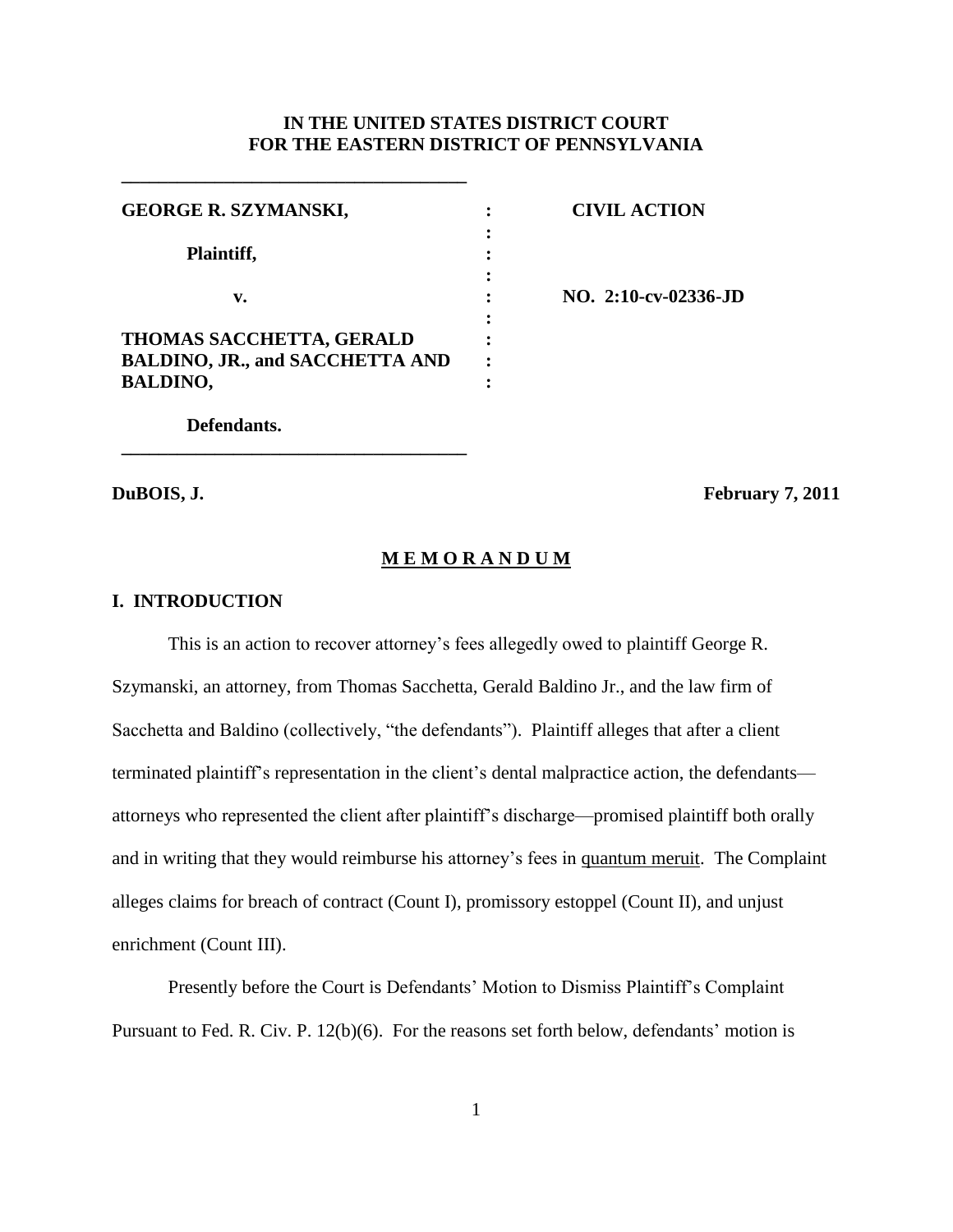granted in part and denied in part. The Court grants defendants' motion with respect to plaintiff"s breach-of-contract and unjust enrichment claims, and denies the motion in all other respects. The breach-of-contract claim is dismissed without prejudice to plaintiff"s right to file an amended complaint within twenty days, if warranted by the facts. The unjust enrichment claim is dismissed with prejudice.

# **II. BACKGROUND<sup>1</sup>**

l

Plaintiff began representing Eric Fine in a dental malpractice action against Mary Anne Checchio, D.D.S., in December 1999. (Compl. ¶ 7.) In March 2002, Fine discharged plaintiff and retained defendants as new counsel.  $(\underline{Id} \cdot \P \otimes \mathcal{S})$  On March 11, 2002, plaintiff received a call from defendant Baldino, who "promised [plaintiff] that he would receive his share of the attorney fees at the conclusion of Mr. Fine"s dental malpractice case." (Id. ¶ 9.) Plaintiff then received a letter typed on Sacchetta and Baldino letterhead, dated March 21, 2002, in which defendant Sacchetta stated that "if this matter if [sic] favorably resolved on behalf of Mr. Fine, we will be happy to reimburse your costs and <u>quantum meruit</u> fee." (Id. ¶ 10; Defs.' Mot., Ex. 6.) Plaintiff alleges that as a result of the defendants" promises, he refrained from pursuing legal action against either them or Fine. (Compl. ¶ 11.)

Fine"s Pennsylvania state-court dental malpractice action eventually was resolved in his favor, and on May 16, 2006, Checchio's attorneys mailed a check in the amount of \$597,382.99

<sup>&</sup>lt;sup>1</sup> It is well-settled that, on a motion to dismiss, courts may consider "matters of public record, orders, exhibits attached to the complaint and items appearing in the record of the case." Oshiver v. Levin, Fishbein, Sedran & Berman, 38 F.3d 1380, 1384 n.2 (3d Cir. 1994); see also Winer Family Trust v. Queen*,* 503 F.3d 319, 327 (3d Cir. 2007) (when ruling on a motion to dismiss, "courts normally consider . . . documents incorporated into the complaint by reference") (internal quotations and citations omitted). A court may also consider "an undisputedly authentic document that a defendant attaches as an exhibit to a motion to dismiss if the plaintiff"s claims are based on the document." Pension Benefit Guar. Corp. v. White Consol. Indus., Inc.*,* 998 F.2d 1192, 1196 (3d Cir. 1993).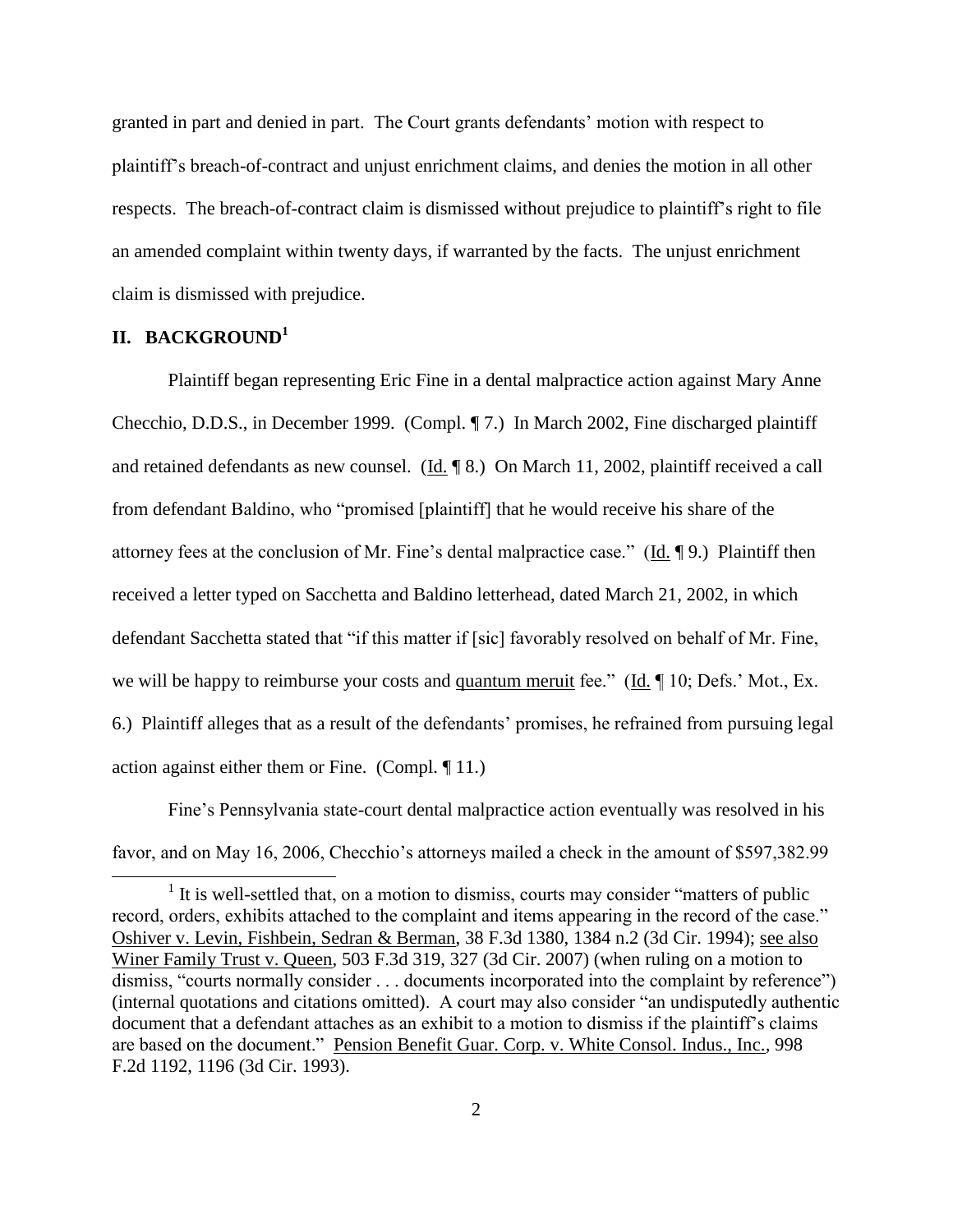to Sacchetta and Baldino. (Id. ¶¶ 12-13.) Sacchetta and Baldino received Checchio"s check and deposited it in their trust account on May 20, 2006. (Id. ¶ 14.)

On October 10, 2006, Szymanski filed a complaint in the Court of Common Pleas, subsequently amended two times, alleging his entitlement to attorney"s fees from Fine and Checchio. (Pl."s Resp., Ex. D at 36.) The defendants in this action, acting as counsel for Fine, filed preliminary objections on October 30, 2006. (Compl. ¶ 15; Pl."s Resp. at 9.) On April 17, 2008, the Court of Common Pleas issued an opinion granting summary judgment in favor of Fine on the ground that the statute of limitations for a quantum meruit action had expired. (See Pl."s Resp., Ex. C.) That decision was affirmed by the Superior Court on November 25, 2009. (See id., Ex. D.)

Plaintiff filed the Complaint against the defendants in this action on May 19, 2010, seeking to recover attorney"s fees based on claims of breach of contract, promissory estoppel, and unjust enrichment.

#### **III. STANDARD OF REVIEW**

Rule 12(b)(6) of the Federal Rules of Civil Procedure provides that, in response to a pleading, a defense of "failure to state a claim upon which relief can be granted" may be raised by motion. In analyzing a motion to dismiss pursuant to Rule  $12(b)(6)$ , the Court "accept[s] all factual allegations as true, [and] construe[s] the complaint in the light most favorable to the plaintiff. . . ." Phillips v. County of Allegheny*,* 515 F.3d 224, 231, 233 (3d Cir. 2008) (internal quotations omitted).

"To survive a motion to dismiss, a civil plaintiff must allege facts that "raise a right to relief above the speculative level . . . . "" Victaulic Co. v. Tieman, 499 F.3d 227, 234 (3d Cir.

3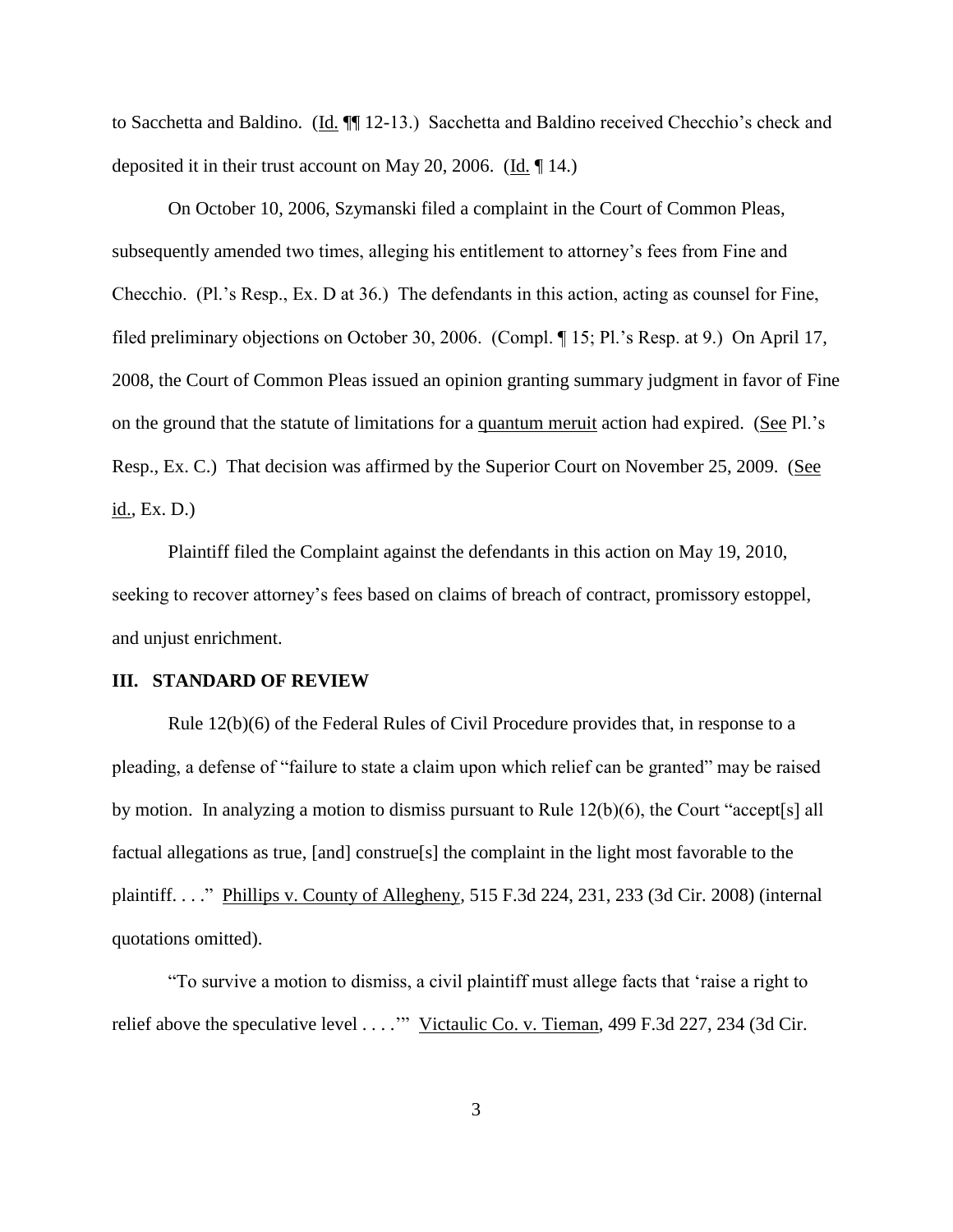2007) (quoting Bell Atl. Corp. v. Twombly, 550 U.S. 544, 555 (2007)). A complaint must contain "sufficient factual matter, accepted as true, to "state a claim to relief that is plausible on its face."" Ashcroft v. Iqbal, 556 U.S. ---- (2009) (quoting Twombly, 550 U.S. at 570). To satisfy the plausibility standard, a plaintiff's allegations must show that a defendant's liability is more than "a sheer possibility." Id. "Where a complaint pleads facts that are "merely consistent with' a defendant's liability, it 'stops short of the line between possibility and plausibility of entitlement to relief."" Id. (quoting Twombly, 550 U.S. at 557).

In Twombly, the Supreme Court utilized a "two-pronged approach," which it later formalized in Iqbal.Iqbal, 129 S.Ct. at 1950; Fowler v. UPMC Shadyside, 578 F.3d 203, 210-11 (3d Cir. 2009). Under this approach, a district court first identifies those factual allegations that constitute nothing more than "legal conclusions" or "naked assertions." Twombly, 550 U.S. at 555, 557. Such allegations are "not entitled to the assumption of truth" and must be disregarded. Iqbal, 129 S.Ct. at 1950. The court then assesses "the "nub" of the plaintiff["s] complaint—the well-pleaded, nonconclusory factual allegation[s] . . . to determine" whether it states a plausible claim for relief. Id.

## **IV. DISCUSSION**

The defendants assert that because plaintiff has already brought an action for attorney"s fees against Fine in state court, plaintiff"s action for attorney"s fees in this Court is barred by the doctrine of res judicata. The defendants also urge dismissal based on arguments that are specific to each of the three claims in the Complaint. The Court will first discuss the defendants' res judicata argument, and then address each of plaintiff"s three claims in turn.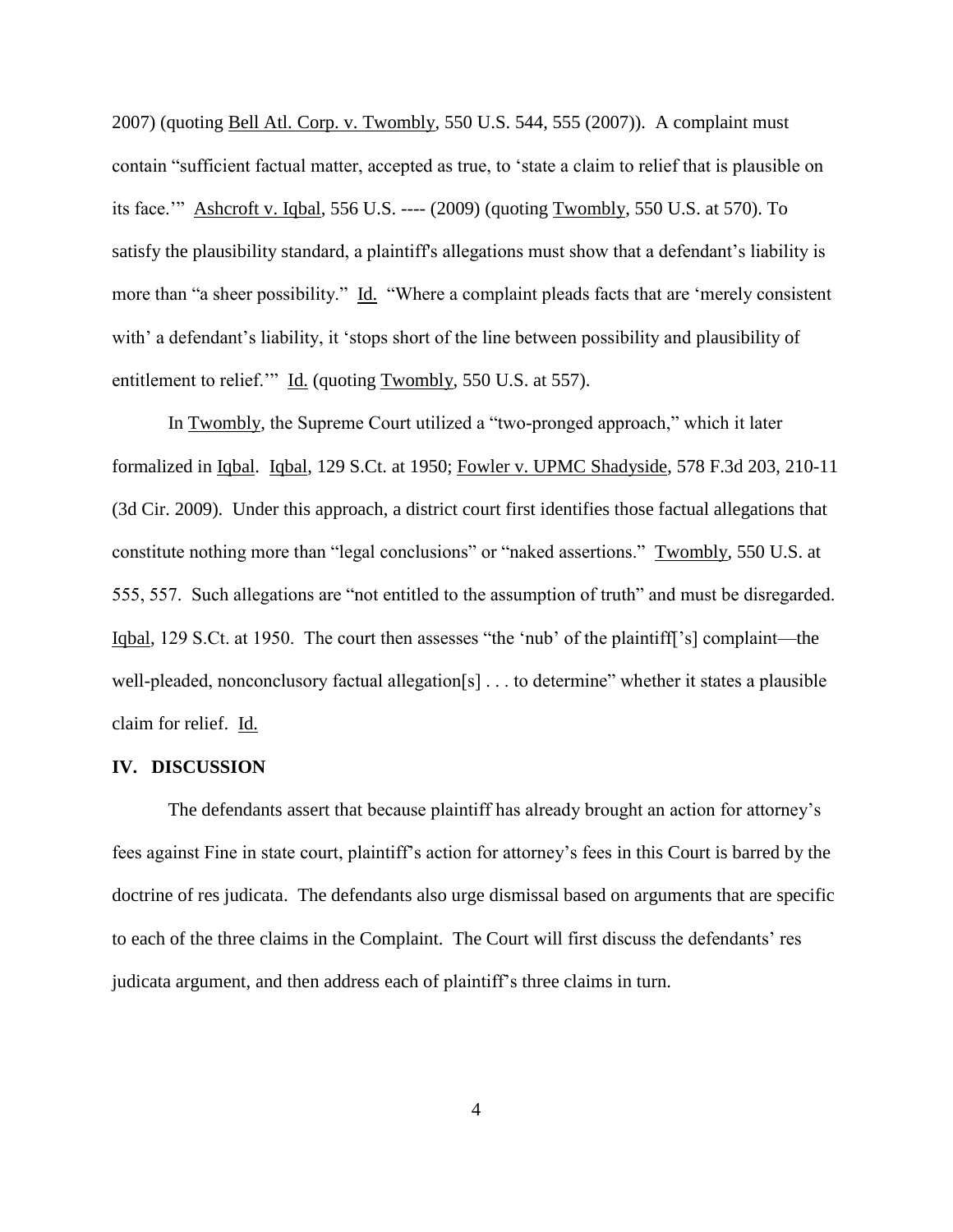#### **A. The Doctrine of Res Judicata is No Bar to This Action**

The defendants argue that because plaintiff already brought an action for attorney"s fees against Fine in state court, this federal court action is barred by the doctrine of res judicata. "Res judicata, also known as claim preclusion, bars a party from initiating a second suit against the same adversary based on the same 'cause of action' as the first suit." Duhaney v. Attorney Gen. of the United States, 621 F.3d 340, 347 (3d Cir. 2010). "The purpose of claim preclusion is to avoid piecemeal litigation of claims arising from the same events." Churchill v. Star Enterprises*,* 183 F.3d 184, 194 (3d. Cir. 1999). The party seeking to invoke claim preclusion must show that there has been "(1) a final judgment on the merits in a prior suit involving (2) the same parties or their privies and (3) a subsequent suit based on the same cause of action." Duhaney, 621 F.3d at 347 (citation omitted).

Plaintiff argues that res judicata does not bar this action because: (1) the parties involved in this action differ from the parties in the state court action, and (2) the causes of action against defendants have never been resolved by any court. This Court agrees. "[F]or the defense of res judicata to prevail, it is necessary that, between the previous action and the present action, there be an identity of issues decided . . . ." Oppong v. First Union Mortg. Corp., 215 Fed. App'x. 114, 117 (3d Cir. 2007). Plaintiff"s state court action sought to recover attorney"s fees from Fine based on work performed by plaintiff on his behalf, whereas the present action seeks to recover attorney"s fees from defendants based on alleged promises from defendants to plaintiff that they would pay plaintiff a fee in quantum meruit. Thus, the issue whether plaintiff can recover based on defendants" alleged promises is not an "identical issue" to that which was litigated and adjudicated in the Pennsylvania state courts.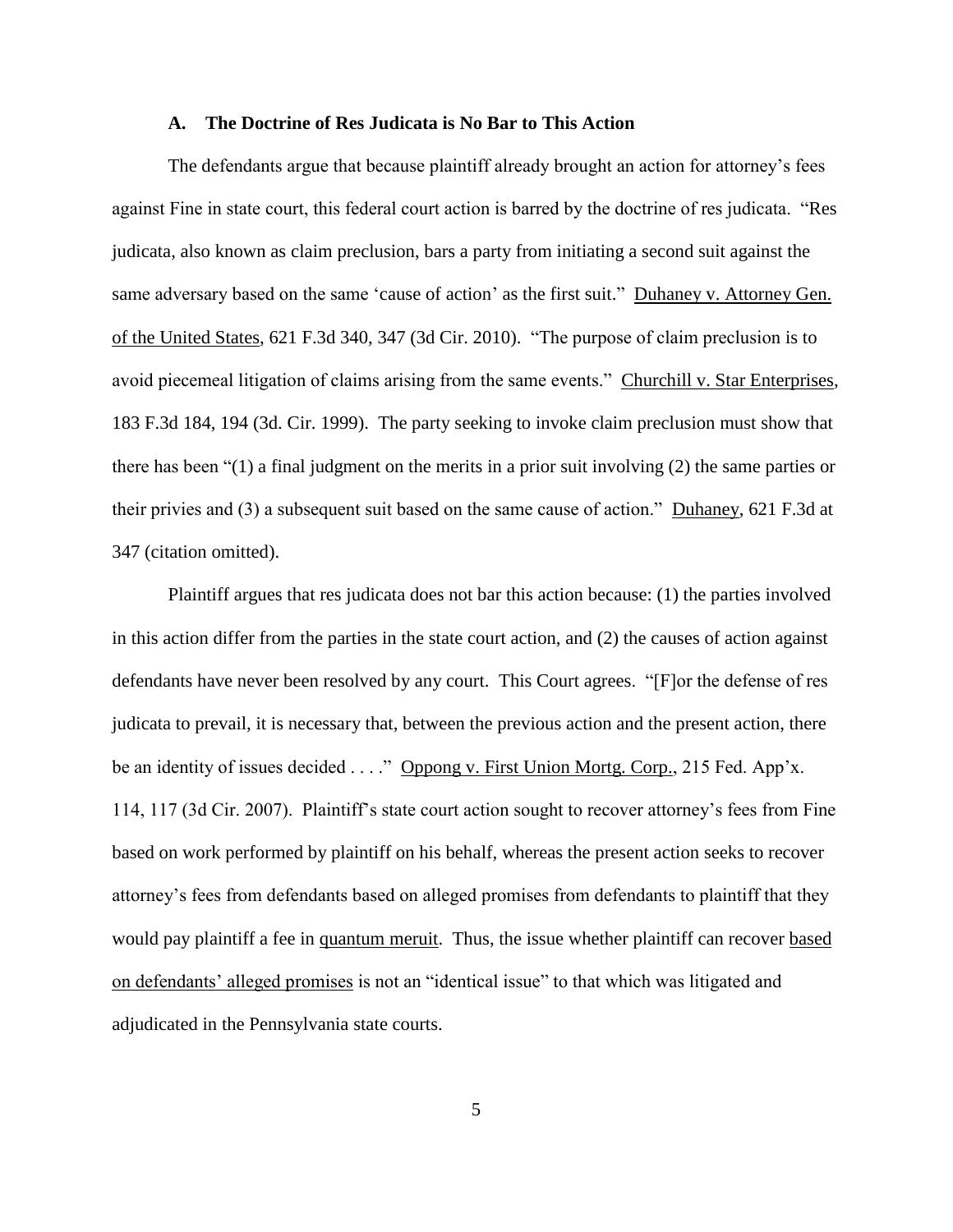#### **B. Breach of Contract**

Plaintiff alleges that defendants breached oral and written agreements to pay him attorney"s fees when, on October 30, 2006, they "tried to deprive George Szymanski from receiving any fees whatsoever out of the funds in Eric Fine's dental malpractice action." (Compl. ¶ 16.) To state a claim for breach of contract, Pennsylvania law requires a plaintiff to establish: "(1) the existence of a contract, including its essential terms, (2) a breach of a duty imposed by the contract [,] and (3) resultant damages." Ware v. Rodale Press, Inc., 322 F.3d 218, 225 (3d Cir. 2003) (citing CoreStates Bank, N.A. v. Cutillo, 723 A.2d 1053, 1058 (Pa. Super. Ct. 1999)). "Under Pennsylvania law, contract formation requires: (1) a mutual manifestation of an intention to be bound, (2) terms sufficiently definite to be enforced, and (3) consideration." Kirleis v. Dickie, McCamey & Chilcote, P.C., 560 F.3d 156, 160 (3d Cir. 2009).

Plaintiff has not averred facts sufficient to state a claim for breach of contract because he has not alleged an essential element of any breach-of-contract claim: the breach of a contractual obligation. Plaintiff contends that defendants breached their agreements to pay plaintiff when, on October 30, 2006, they filed preliminary objections to plaintiff"s state court complaint against Fine and Checchio. (Compl.  $\P$  15, 16; Pl.'s Resp. at 9.) However, when they filed preliminary objections in the state-court action, defendants, as attorneys for Fine, acted on behalf of Fine, and sought to defend against plaintiff's attempt to obtain attorney's fees not from them, but from Fine. Thus, the Court concludes that plaintiff has not alleged a breach of the purported oral and written contracts under which defendants agreed to pay him a quantum meruit fee.

The Court also concludes that plaintiff has not alleged the consideration necessary to support the existence of a contract. Although he avers that "[a]s a result of the defendants'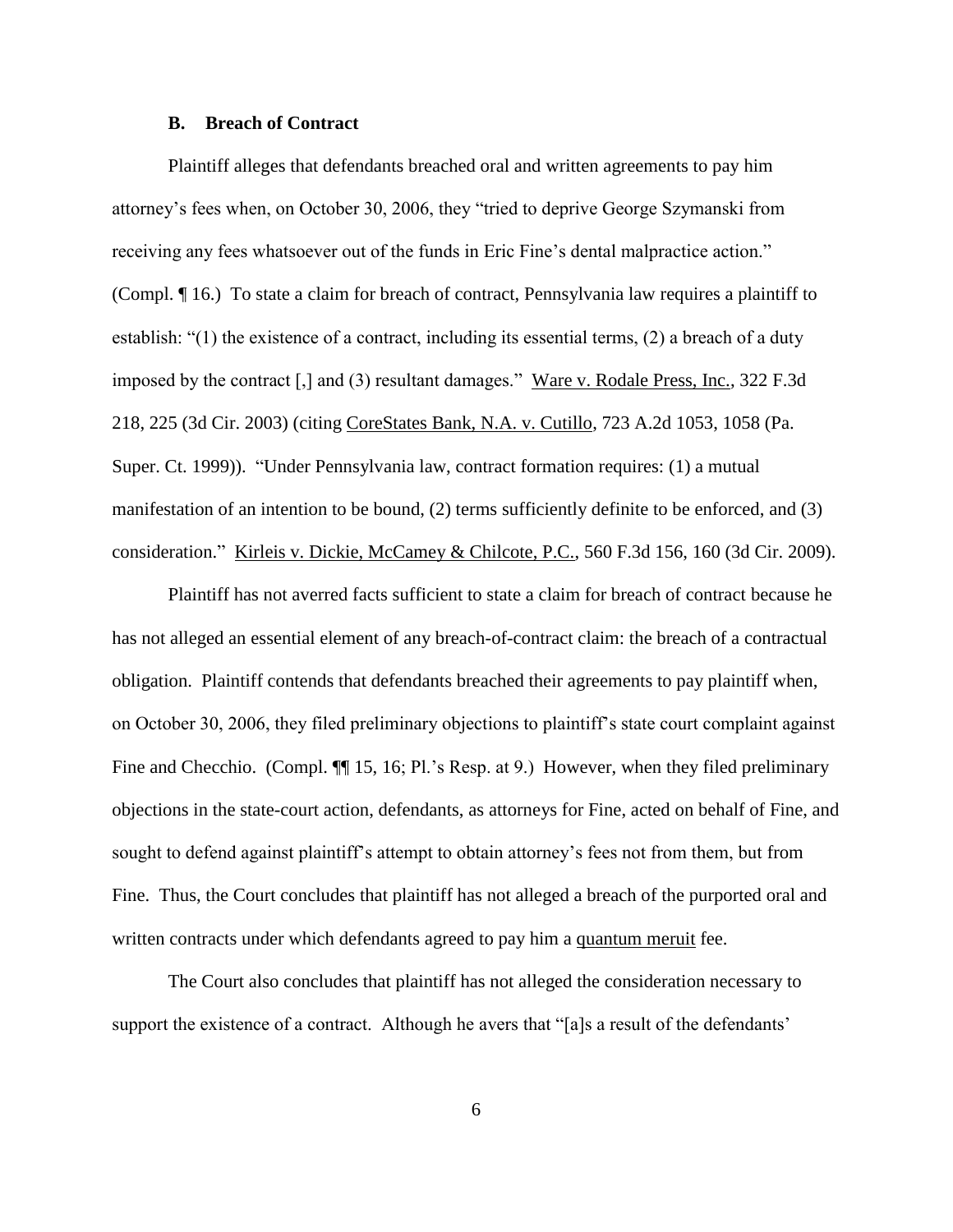promises, George Szymanski refrained from pursuing any legal action against the defendants," (Compl. ¶ 11), plaintiff does not allege that at the time of contract formation, forbearance from suit was given in exchange for defendants' promises to pay him his quantum meruit fee.

## **C. Promissory Estoppel**

The defendants' only argument with respect to Count II, the promissory estoppel claim, is that the claim is barred by the gist-of-the-action doctrine. The defendants' argument fails. Pennsylvania"s gist-of-the-action doctrine "bars claims for allegedly tortious conduct where the gist of the alleged conduct sounds in contract rather than tort." Hospicomm, Inc. v. Fleet Bank, N.A., 338 F. Supp. 2d 578, 582 (E.D. Pa. 2004) (internal quotation marks and citations omitted). The purpose of the doctrine is to "preclude" | plaintiffs from re-casting ordinary breach of contract claims into tort claims." eToll v. Elias/Savion Adver., Inc., 811 A.2d 10, 14 (Pa. Super. Ct. 2002) (citation omitted). The Pennsylvania Supreme Court has unequivocally made clear that "promissory estoppel . . . sounds in contract law." Crouse v. Cyclops Industries, 560 Pa. 394, 403, 745 A.2d 606, 610 (Pa. 2000). Thus, the Court concludes that the gist-of-the-action doctrine does not bar plaintiff"s claim for promissory estoppel.

## **D. Unjust Enrichment**

 $\overline{a}$ 

Count III of the Complaint is a claim for unjust enrichment. The defendants argue that this claim must be dismissed because a discharged attorney"s only recourse is to "file a claim for quantum meruit against his former client." (Defs.' Mot. at 9.)<sup>2</sup> Plaintiff agrees that a claim for

<sup>&</sup>lt;sup>2</sup> As with the promissory estoppel claim, the defendants argue that plaintiff's unjust enrichment claim is barred by the gist-of-the-action doctrine. The defendants misunderstand the nature of an unjust enrichment claim. Unjust enrichment does not sound in tort. Rather, "[a]n action based on unjust enrichment is an action which sounds in quasi-contract or contract implied in law." Sevast v. Kakouras, 591 Pa. 44, 53 n.7 (2007). Thus, the gist-of-the-action doctrine is no bar to plaintiff"s unjust enrichment claim.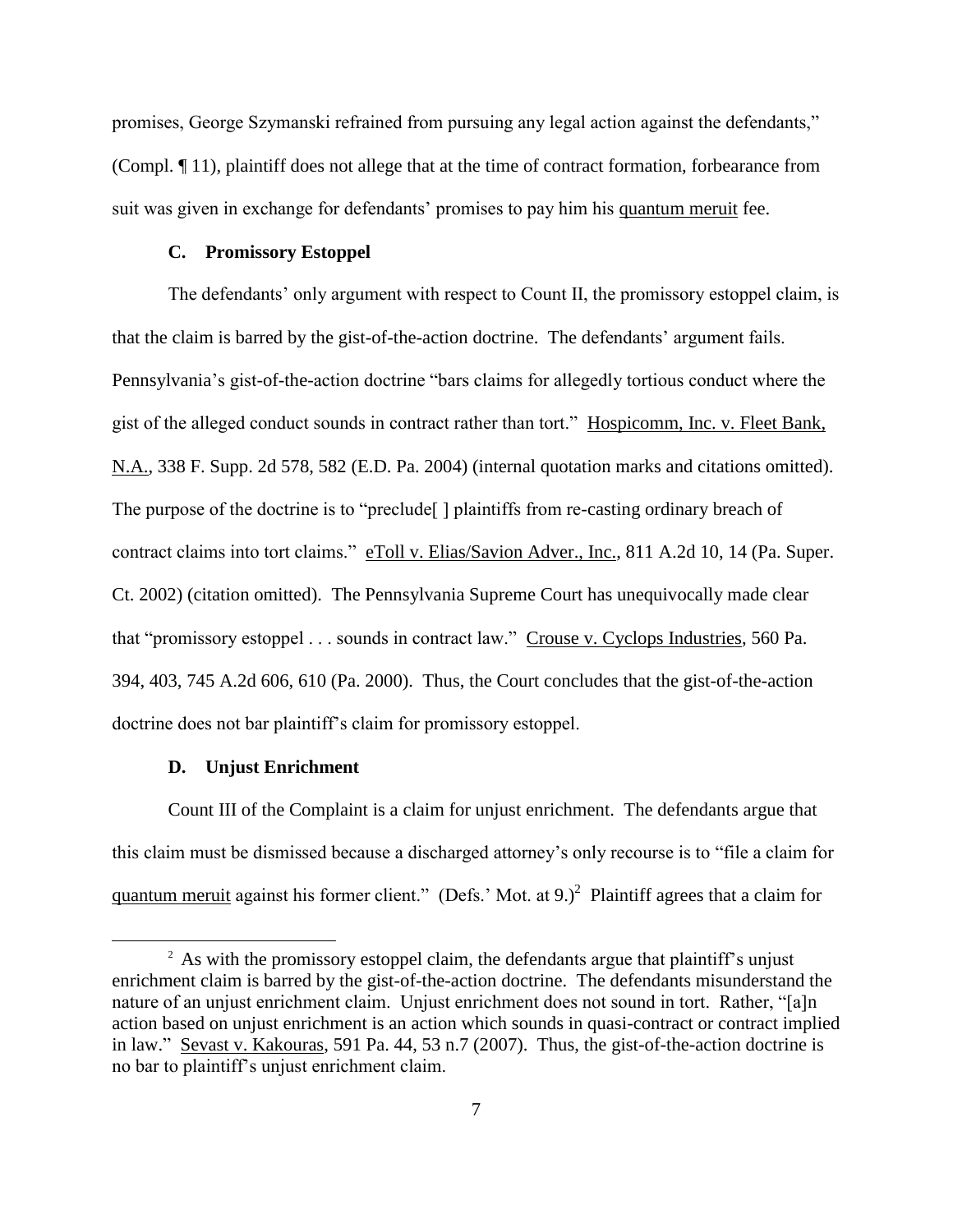quantum meruit can be brought only against a discharged attorney"s former client, but argues that none of the causes of action asserted in the Complaint are for quantum meruit.

First, both plaintiff and defendants are correct that in Pennsylvania, a discharged attorney may bring a claim for quantum meruit only against his former client, and not against the client"s new counsel. See Mager v. Bultena, 797 A.2d 948, 955 (Pa. Super. Ct. 2002) (in suit by discharged attorneys against their former client and client's new counsel for attorney's fees, court affirmed trial court's dismissal of new counsel from case, holding that discharged attorneys "possessed no claim in quantum meruit against anyone other than [their former client]"); Fowkes v. Shoemaker, 661 A.2d 877, 879 (Pa. Super. Ct. 1995) ("[The discharged attorneys"] quantum meruit action lies against [their former clients], not [the attorney who ultimately settled the case on behalf of the clients].").

Second, contrary to plaintiff"s contention that unjust enrichment is not a claim for quantum meruit, "[u]njust enrichment is a synonym for quantum meruit." Northeast Fence  $\&$ Iron Works, Inc. v. Murphy Quigley Co., Inc., 933 A.2d 664, 667 (Pa. Super. Ct. 2007); see American and Foreign Ins. Co. v. Jerry's Sport Center, Inc., 2 A.3d 526, 531 n.8 (Pa. 2010) ("Quantum meruit is an equitable remedy to provide restitution for unjust enrichment in the amount of the reasonable value of services.").

Plaintiff has brought an unjust enrichment—i.e., quantum meruit—claim against the defendants. Given that, in Pennsylvania, such a claim may be brought by plaintiff only against his former client, Fine, the Court dismisses plaintiff's unjust enrichment claim.<sup>3</sup>

 $\overline{a}$ 

 $3$  The defendants also argue that plaintiff's unjust enrichment claim is time-barred. Having concluded that plaintiff cannot bring such a claim against the defendants, the Court need not address defendants' statute-of-limitations argument.